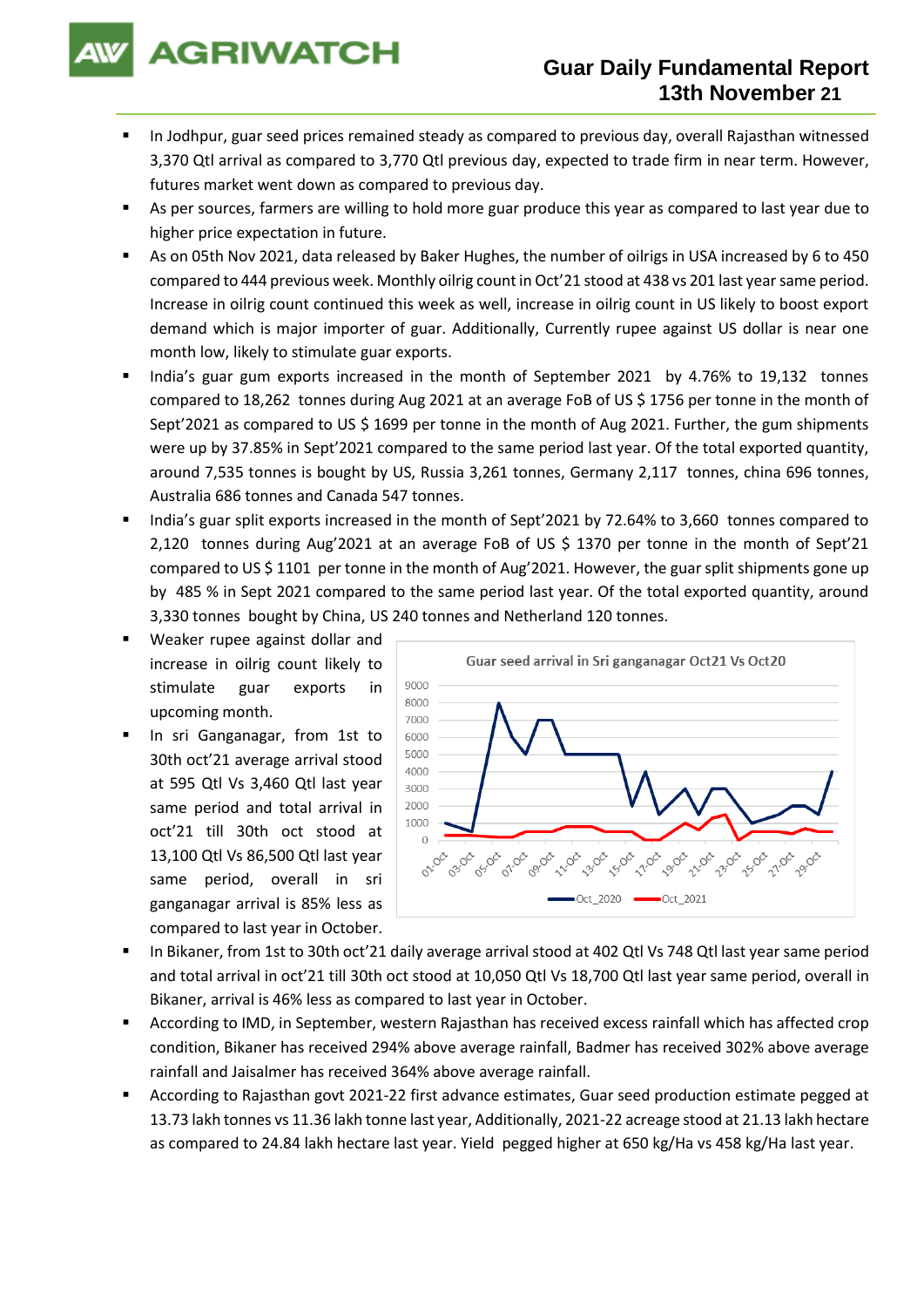**AGRIWATCH** 

- According to Gujarat govt 2021-22 first advance estimates, Guar Seed production estimate pegged at 1.01 lakh tonne Vs 0.85 Lakh tonnes last year, Additionally, 2021-22 acreage stood at 1.21 lakh ha Vs 1.22 lakh ha. Yield pegged higher at 873 kg/ha Vs 699 Kg/ Ha last year.
- According to the provisional data from Agricultural and Processed Food Products Export Development Authority (APEDA), the guar gum exports from India increased by 30% to 1.07 lakh tonnes during April-July (2020-2021) this fiscal vs 0.82 lakh tonnes during the corresponding period last year. In value terms, the exports witnessed a decline of 27% to Rs. 865 crores vs Rs. 683 Cr. crores same period last year.

### **Previous Updates:**

- India's guar gum exports increased in the month of August 2021 by 10.48% to 18,262 tonnes compared to 16,530 tonnes during July 2021 at an average FoB of US \$ 1699 per tonne in the month of Aug'2021 as compared to US \$ 1739 per tonne in the month of July 2021. Further, the gum shipments were up by 42.38% in Aug'2021 compared to the same period last year. Of the total exported quantity, around 5,401 tonnes is bought by US, Russia (3,085 tonnes), Germany (2,535 tonnes) and china 959 tonnes.
- India's guar split exports declined in the month of Aug'2021 by 62.54% to 2,120 tonnes compared to 5,660 tonnes during July'2021 at an average FoB of US \$ 1101 per tonne in the month of Aug'21 compared to US \$ 1157 per tonne in the month of July'2021. However, the guar split shipments gone up by 221 % in Aug 2021 compared to the same period last year. Of the total exported quantity, around 940 tonnes bought by China, US (760 tonnes) and Switzerland 240 tonnes.
- **Outlook:** The guar seed and guar gum prices are likely to trade with firm bias amid lower acreage, lower yield expectation, increase in oil rig count with good industrial demand and lower arrival in mandis as compared to last year. Guar seed prices are expected to trade around Rs6000-6700/Qtl.

| NCDEX-FUTURES MARKET - Guar Seed |         |      |             |      |              |               |          |           |         |
|----------------------------------|---------|------|-------------|------|--------------|---------------|----------|-----------|---------|
| <b>Contract</b>                  | %       | Open | <b>High</b> | Low  | <b>Close</b> | <b>Volume</b> | Change   | <b>OI</b> | Change  |
| <b>Nov-21</b>                    | $-0.54$ | 6458 | 6517        | 6397 | 6415         | 6215          | $-3970$  | 6000      | $-1195$ |
| <b>Dec-21</b>                    | $+0.00$ | 6517 | 6593        | 6450 | 6515         | 34610         | $-30775$ | 63780     | 2755    |

| NCDEX-FUTURES MARKET- Guar Gum |         |             |             |       |              |               |         |                |          |
|--------------------------------|---------|-------------|-------------|-------|--------------|---------------|---------|----------------|----------|
| <b>Contract</b>                | %       | <b>Open</b> | <b>High</b> | Low   | <b>Close</b> | <b>Volume</b> | Change  | $\overline{O}$ | Change   |
| <b>Nov-21</b>                  | $-0.98$ | 12209       | 12311       | 11991 | 12050        | 2720          | $-1950$ | 2065           | $-1,210$ |
| <b>Dec-21</b>                  | $-1.06$ | 12370       | 12549       | 12180 | 12234        | 17270         | $-7760$ | 54080          | 885      |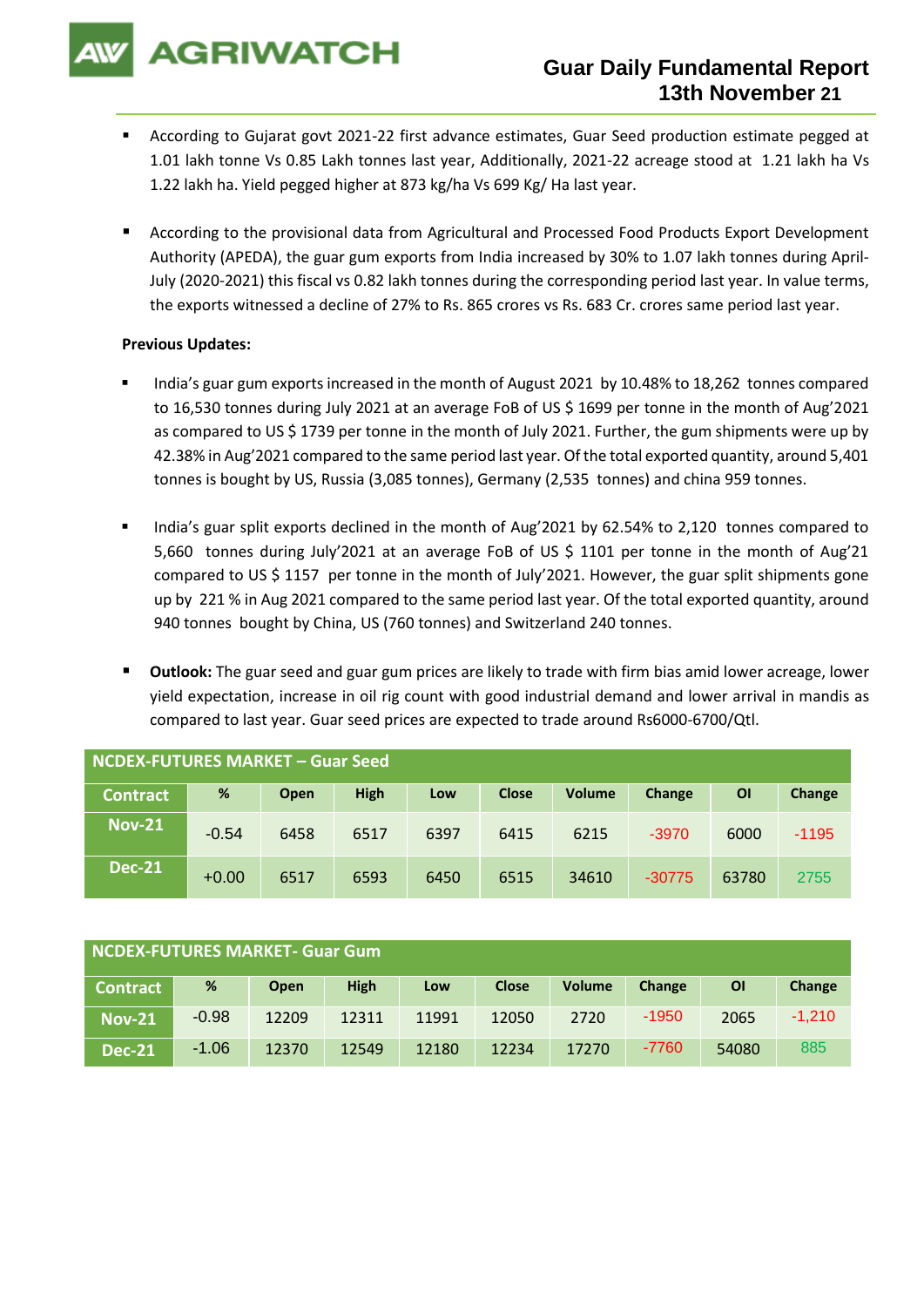

| <b>Guar seed Stock Position:</b> |              |                   |                  |  |  |  |  |
|----------------------------------|--------------|-------------------|------------------|--|--|--|--|
| <b>Stocks</b>                    | <b>Demat</b> | <b>In-Process</b> | Total            |  |  |  |  |
|                                  | 11-Nov-21    | <b>11-Nov-21</b>  | <b>11-Nov-21</b> |  |  |  |  |
| <b>Bikaner</b>                   | 14956        | 119               | 15075            |  |  |  |  |
| <b>Deesa</b>                     | 138          | -                 | 138              |  |  |  |  |
| Sri Ganganagar                   | 1210         | 41                | 1251             |  |  |  |  |
| <b>Jodhpur</b>                   | 714          | -                 | 714              |  |  |  |  |
| <b>Nokha</b>                     | ۰            | ۰                 | ۰                |  |  |  |  |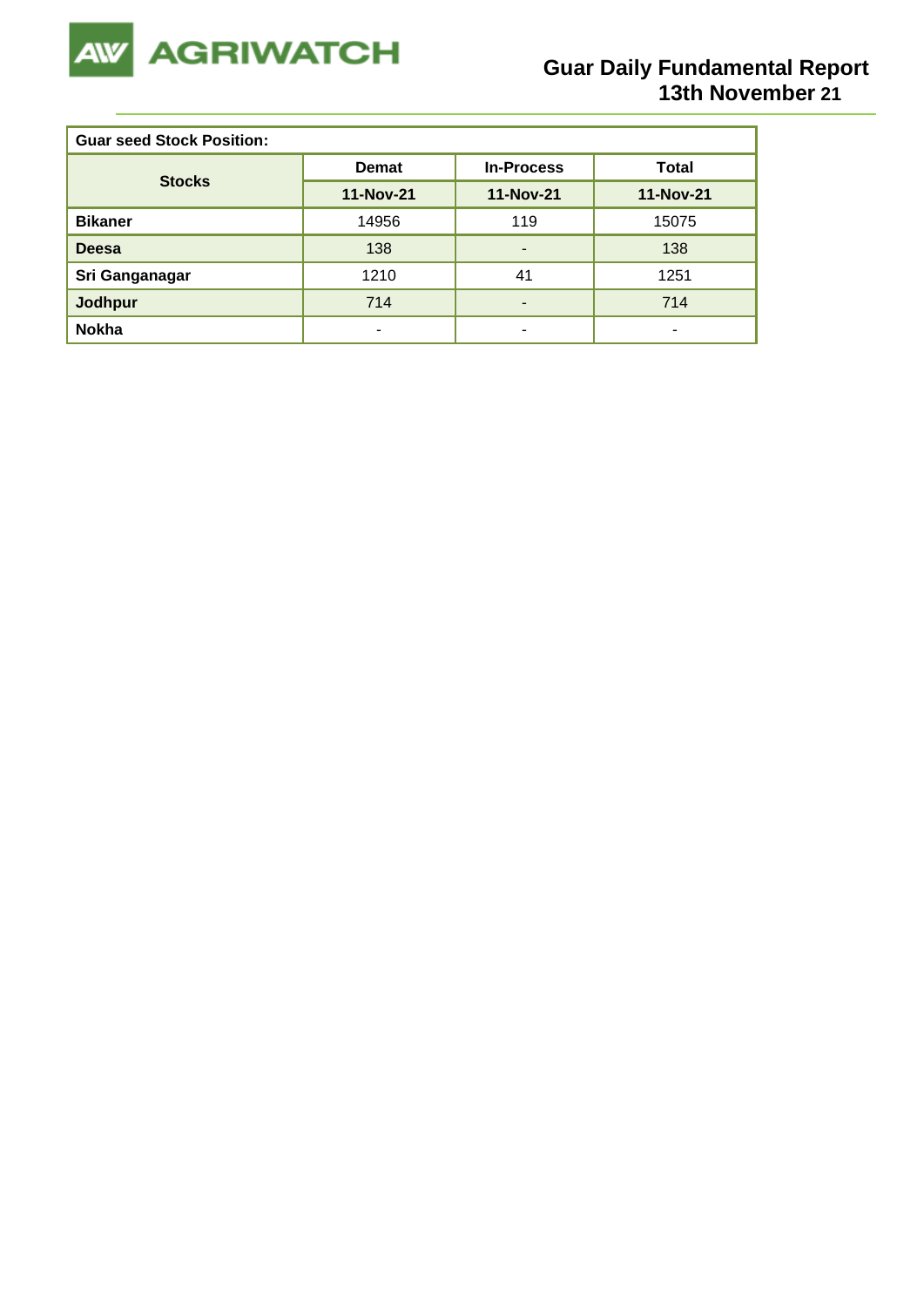

| <b>Guar Gum Stock Position:</b> |                  |                          |                  |
|---------------------------------|------------------|--------------------------|------------------|
| <b>Stocks</b>                   | <b>Demat</b>     | <b>In-Process</b>        | <b>Total</b>     |
|                                 | <b>11-Nov-21</b> | <b>11-Nov-21</b>         | <b>11-Nov-21</b> |
| <b>Deesa</b>                    | 120              | 10                       | 130              |
| <b>Bikaner</b>                  | 3357             | $\overline{\phantom{a}}$ | 3357             |
| Jodhpur                         | 13570            | 428                      | 13998            |
| <b>Nokha</b>                    | 4183             | 95                       | 4278             |
| Sri Ganganagar                  | 90               | $\overline{\phantom{0}}$ | 90               |
|                                 |                  |                          | 12-Nov-21        |
| <b>Churi and Korma Prices:</b>  |                  |                          | 12-Nov-21        |
| <b>Commodity</b>                | <b>Center</b>    |                          | Rs./75 kg.       |
| Churi                           | Jodhpur          |                          | 2346.75          |
| <b>Korma</b>                    | Jodhpur          |                          | 3734.25          |
| Churi                           | Sri Ganganagar   |                          | <b>NR</b>        |
| <b>Korma</b>                    | Sri Ganganagar   |                          | <b>NR</b>        |

| <b>Guar Export Prices:</b>         | 12-Nov-21                   | 12-Nov-21     |               |
|------------------------------------|-----------------------------|---------------|---------------|
|                                    | Variety                     | Value (Rs/Kg) | Value (\$/MT) |
| <b>Guargum/Split (Mundra Port)</b> |                             | <b>NR</b>     | <b>NR</b>     |
| <b>Guargum Powder</b>              | 200 Mesh 5000<br><b>CPS</b> | <b>NR</b>     | <b>NR</b>     |
|                                    | 200 Mesh 3500<br><b>CPS</b> | <b>NR</b>     | <b>NR</b>     |
| <b>Guargum Meal</b>                | Meal 40%                    | <b>NR</b>     | <b>NR</b>     |
|                                    | Meal 50%                    | <b>NR</b>     | <b>NR</b>     |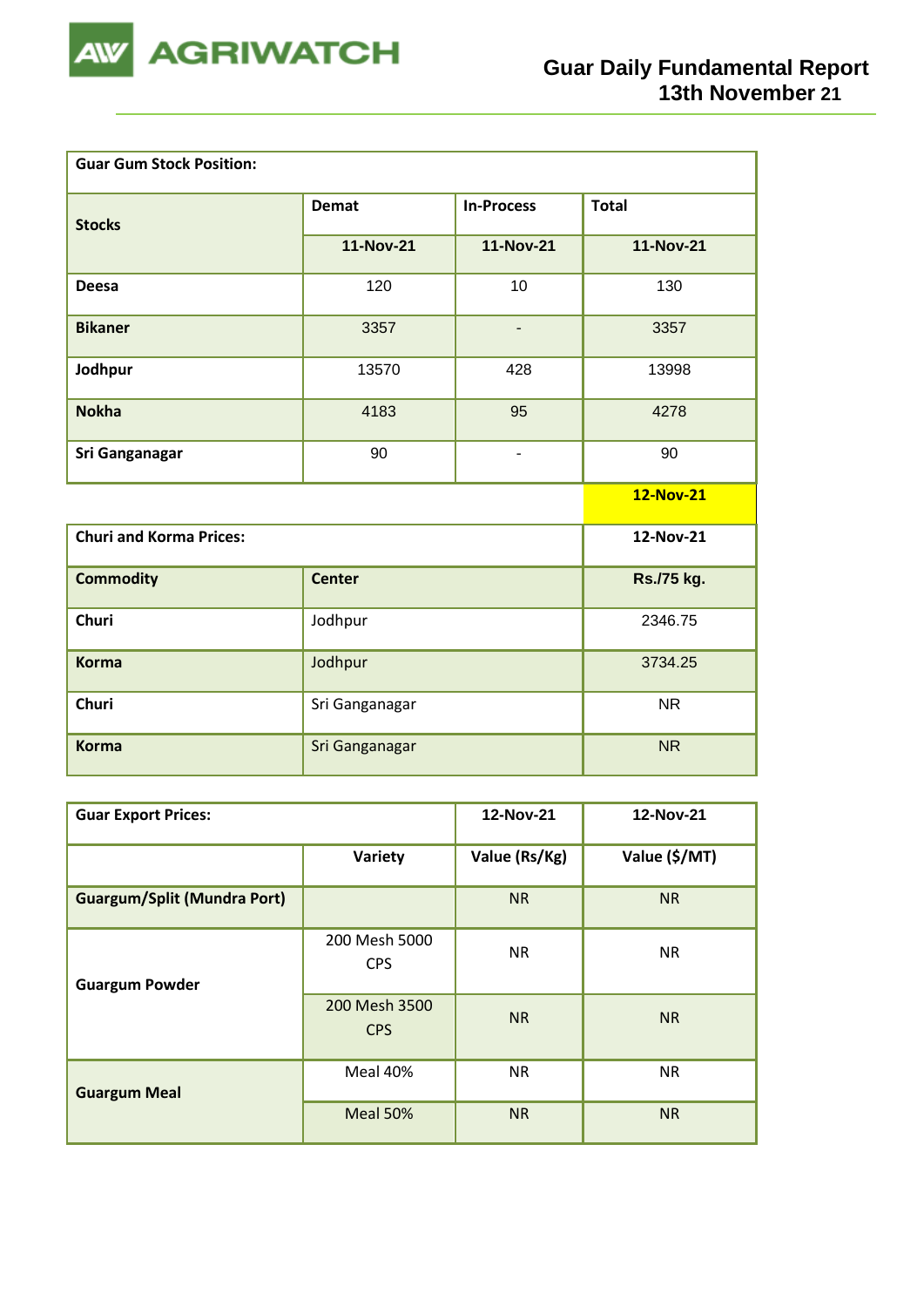

| <b>Guar seed EDD:</b> |                          |                              |                          |           |           |
|-----------------------|--------------------------|------------------------------|--------------------------|-----------|-----------|
|                       | 10-Nov-21                | 10-Dec-21                    | $01$ -Jan-21             | 10-Feb-22 | 10-Mar-22 |
| <b>Bikaner</b>        | 285                      | 200                          | 1582                     | 502       | 40        |
| Deesa                 | $\overline{\phantom{0}}$ | -                            | ٠                        | -         |           |
| Sri Ganganagar        | 90                       | 30                           |                          |           |           |
| Jodhpur               |                          | $\overline{\phantom{0}}$     | $\overline{\phantom{a}}$ | -         | -         |
| <b>Nokha</b>          | $\overline{\phantom{0}}$ | $\qquad \qquad \blacksquare$ | $\overline{\phantom{a}}$ | -         | -         |

| <b>Guar Gum EDD:</b> |                          |                          |                              |           |                          |  |  |  |
|----------------------|--------------------------|--------------------------|------------------------------|-----------|--------------------------|--|--|--|
|                      | 10-Nov-21                | 10-Dec-21                | 01-Jan-21                    | 10-Feb-22 | 10-Mar-22                |  |  |  |
| <b>Deesa</b>         | ٠                        | $\overline{\phantom{0}}$ |                              | -         | -                        |  |  |  |
| <b>Bikaner</b>       | ٠                        | 100                      | 751                          | 74        | 596                      |  |  |  |
| Jodhpur              | 1089                     | 1197                     | 80                           | 313       | 546                      |  |  |  |
| <b>Nokha</b>         | 20                       | 244                      | 239                          | 339       | 249                      |  |  |  |
| Sri Ganganagar       | $\overline{\phantom{a}}$ | $\overline{\phantom{0}}$ | $\qquad \qquad \blacksquare$ | 10        | $\overline{\phantom{a}}$ |  |  |  |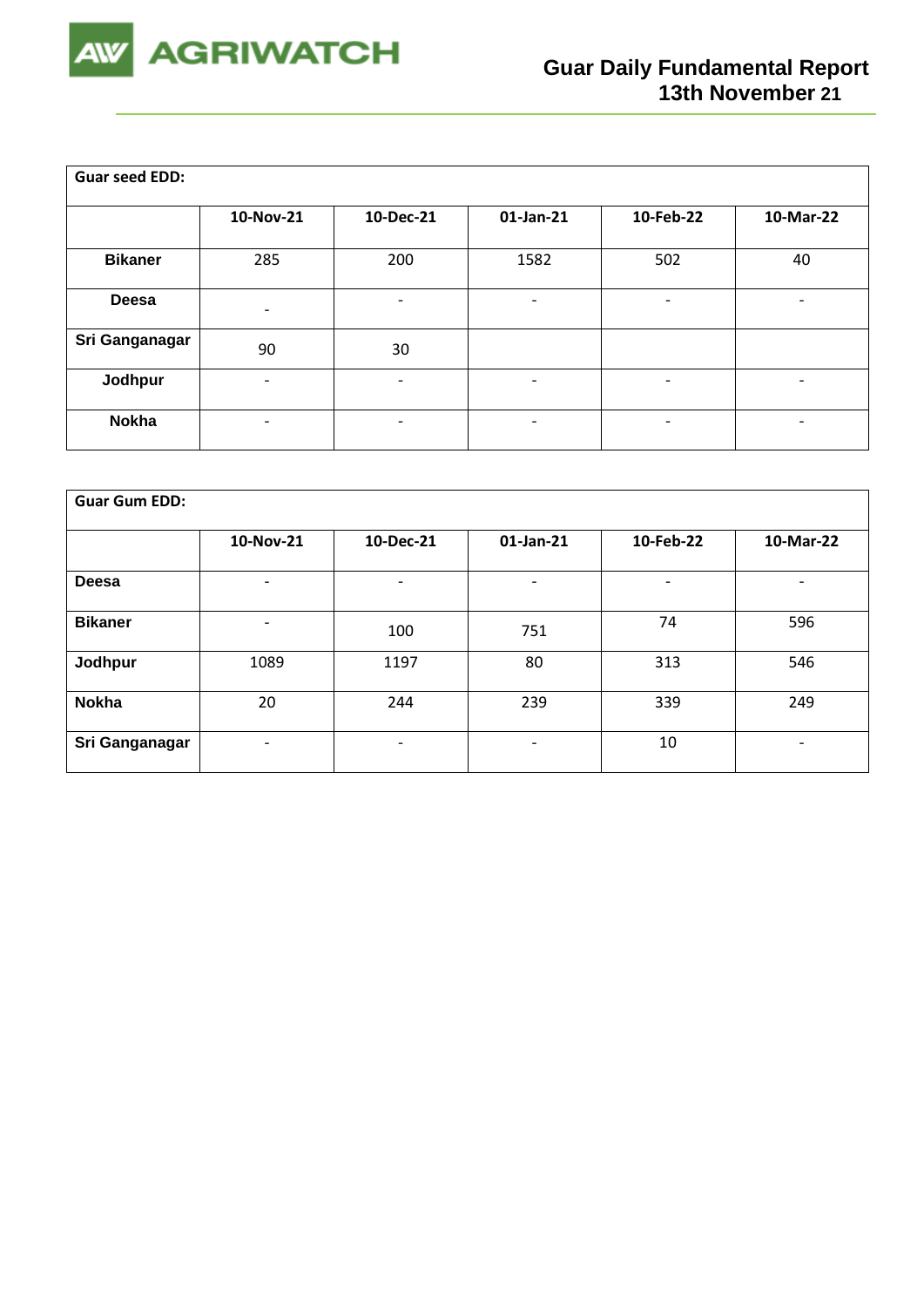

| <b>Guar Seed Prices at Key Spot Markets:</b> |                    |                           |                      |                      |                              |  |  |
|----------------------------------------------|--------------------|---------------------------|----------------------|----------------------|------------------------------|--|--|
| <b>Commodity</b>                             |                    |                           | Prices (Rs/Qtl)      |                      |                              |  |  |
| <b>Guar Seed</b>                             | <b>District</b>    | <b>Centre</b>             | <b>12-Nov-</b><br>21 | <b>11-Nov-</b><br>21 | <b>Change</b>                |  |  |
|                                              | Jodhpur            | Jodhpur (Loose)           | 6000                 | 6000                 | <b>Unch</b>                  |  |  |
|                                              |                    | Jodhpur(Delivery)         | 6300                 | 6300                 | <b>Unch</b>                  |  |  |
|                                              |                    | Sri-Ganganagar(Loose)     | 6500                 | 6700                 | $-200$                       |  |  |
|                                              |                    | Sri-Ganganagar (Delivery) | 6650                 | 6850                 | $-200$                       |  |  |
|                                              | Sri-Ganganagar     | Rawla (Loose)             | <b>NR</b>            | <b>NR</b>            | $\blacksquare$               |  |  |
|                                              |                    | Gharsana (Loose)          | <b>NR</b>            | <b>NR</b>            | $\qquad \qquad \blacksquare$ |  |  |
|                                              |                    | Raisinghnagar (Loose)     | <b>NR</b>            | <b>NR</b>            | $\blacksquare$               |  |  |
|                                              |                    | Bikaner (Loose)           | 6400                 | 6400                 | <b>Unch</b>                  |  |  |
|                                              |                    | <b>Bikaner (Delivery)</b> | 6720                 | 6720                 | <b>Unch</b>                  |  |  |
|                                              |                    | Nokha(Loose)              | 6350                 | 6250                 | 100                          |  |  |
| Rajasthan                                    | <b>Bikaner</b>     | Nokha (Delivery)          | 6668                 | 6563                 | 105                          |  |  |
|                                              |                    | Khajuwala (Loose)         | 6300                 | 6300                 | <b>Unch</b>                  |  |  |
|                                              |                    | Khajuwala (Delivery)      | 6615                 | 6615                 | <b>Unch</b>                  |  |  |
|                                              |                    | Lunkaransar (Loose)       | 6200                 | 6250                 | $-50$                        |  |  |
|                                              |                    | Hanumangarh (Loose)       | 6500                 | 6500                 | <b>Unch</b>                  |  |  |
|                                              | Hanumangarh        | Hanumangarh (Delivery)    | 6825                 | 6825                 | <b>Unch</b>                  |  |  |
|                                              |                    | Nohar (Loose)             | <b>NR</b>            | <b>NR</b>            | $\blacksquare$               |  |  |
|                                              |                    | Pilibanga (Loose)         | <b>NR</b>            | <b>NR</b>            | $\blacksquare$               |  |  |
|                                              | <b>Nagaur</b>      | Nagaur (Loose)            | <b>NR</b>            | <b>NR</b>            | $\blacksquare$               |  |  |
|                                              | <b>Churu</b>       | Churu (Delivery)          | <b>NR</b>            | <b>NR</b>            | $\blacksquare$               |  |  |
|                                              | <b>Alwar</b>       | Alwar (Loose)             | <b>NR</b>            | <b>NR</b>            | $\blacksquare$               |  |  |
|                                              |                    | Adampur (Loose)           | 6400                 | 6400                 | <b>Unch</b>                  |  |  |
|                                              | <b>Hisar</b>       | Adampur (Delivery)        | 6720                 | 6720                 | <b>Unch</b>                  |  |  |
|                                              | <b>Bhiwani</b>     | Bhiwani (Delivery)        | 6500                 | 6750                 | $-250$                       |  |  |
|                                              |                    | Siwani (Loose)            | 6350                 | 6375                 | $-25$                        |  |  |
| Haryana                                      |                    | Sirsa (Loose)             | 5850                 | 6000                 | $-150$                       |  |  |
|                                              |                    | Dhabwali (Loose)          | <b>NR</b>            | <b>NR</b>            | $\blacksquare$               |  |  |
|                                              | <b>Sirsa</b>       | Dhabwali (Delivery)       | <b>NR</b>            | <b>NR</b>            | $\blacksquare$               |  |  |
|                                              |                    | Ellanabad (Loose)         | <b>NR</b>            | <b>NR</b>            | $\blacksquare$               |  |  |
|                                              | Fatehabad          | Fatehabad (Loose)         | <b>NR</b>            | 6700                 | $\blacksquare$               |  |  |
|                                              | <b>Banaskantha</b> | Deesa (Loose)             | <b>NA</b>            | <b>NA</b>            | $\blacksquare$               |  |  |
|                                              | Patan              | Patan (Loose)             | <b>NA</b>            | Closed               | $\blacksquare$               |  |  |
| Gujarat                                      | Rajkot             | Rajkot (Loose)            | 6030                 | 5800                 | 230                          |  |  |
|                                              | Jamnagar           | Dhrol (Loose)             | <b>NA</b>            | <b>NA</b>            | $\blacksquare$               |  |  |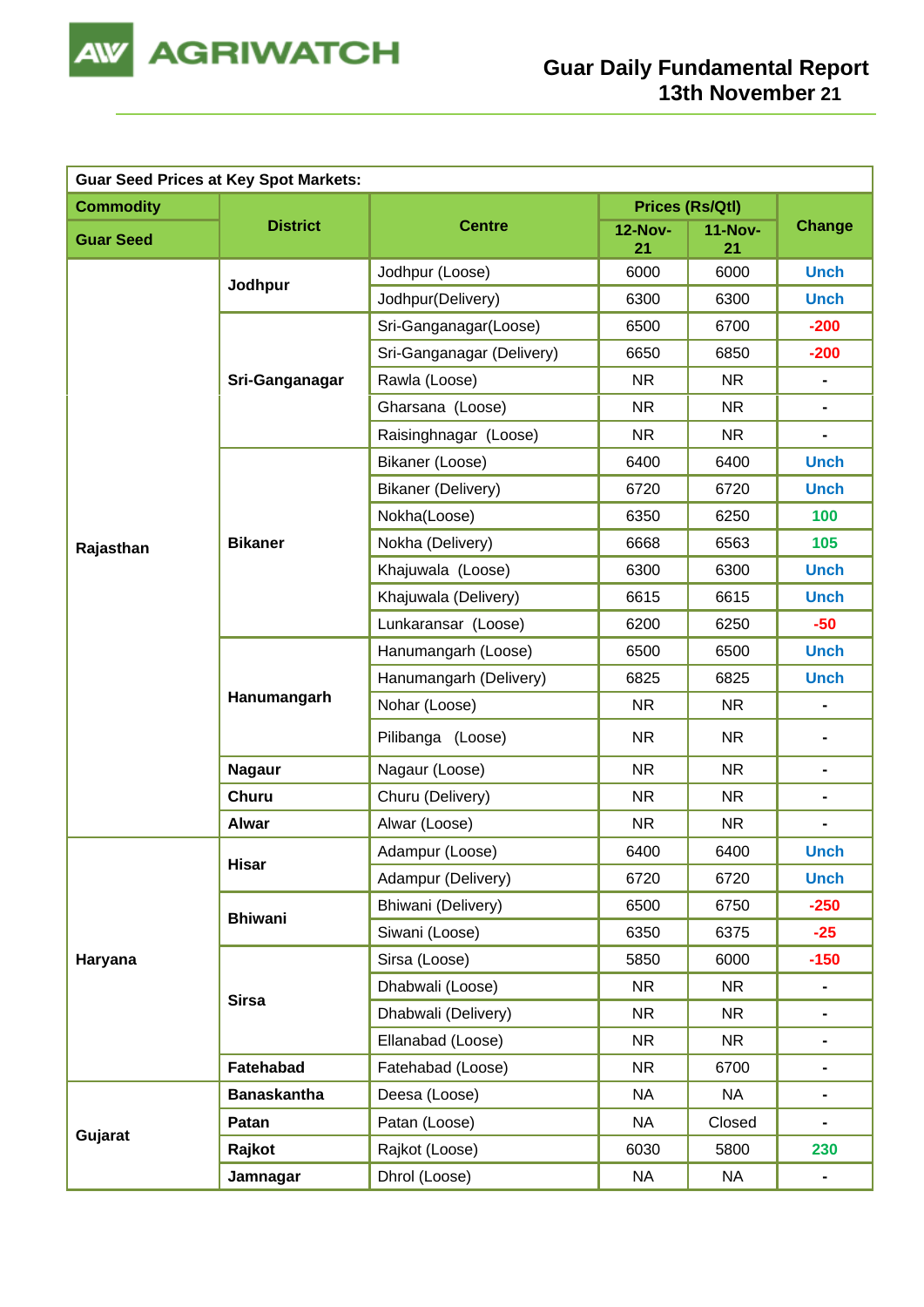

### **Guar Daily Fundamental Report 13th November 21**

| <b>Madhya Pradesh</b> | <b>Gwalior</b> | Dabra (Loose)   | NR.       | NR.       | $\blacksquare$ |  |  |  |  |
|-----------------------|----------------|-----------------|-----------|-----------|----------------|--|--|--|--|
| <b>Guar Gum</b>       |                |                 |           |           |                |  |  |  |  |
| Rajasthan             | Jodhpur        | Jodhpur         | 12600     | 12500     | 100            |  |  |  |  |
|                       | <b>Alwar</b>   | Alwar           | <b>NR</b> | NR.       |                |  |  |  |  |
|                       | Hanumangarh    | Nohar           | <b>NR</b> | <b>NR</b> | $\blacksquare$ |  |  |  |  |
|                       | <b>Bhiwani</b> | Bhiwani         | 12500     | 11950     | 550            |  |  |  |  |
|                       |                | <b>Sirsa</b>    | 12000     | 12500     | $-500$         |  |  |  |  |
| Haryana               | <b>Sirsa</b>   | <b>Dhabwali</b> | <b>NR</b> | NR.       | $\blacksquare$ |  |  |  |  |
|                       |                | Ellanabad       | <b>NR</b> | NR.       | $\blacksquare$ |  |  |  |  |
|                       | Fatehabad      | Fatehabad       | <b>NR</b> | 12500     | $\blacksquare$ |  |  |  |  |

| <b>Guar Seed Arrivals in Key Centers</b> |                    |                |                      |                            |                |  |  |  |
|------------------------------------------|--------------------|----------------|----------------------|----------------------------|----------------|--|--|--|
| <b>Commodity</b>                         |                    |                |                      | <b>Arrivals (Quintals)</b> |                |  |  |  |
| <b>Guar Seed</b>                         | <b>District</b>    | <b>Centre</b>  | <b>12-Nov-</b><br>21 | <b>11-Nov-</b><br>21       | <b>Change</b>  |  |  |  |
|                                          | Jodhpur            | Jodhpur        | <b>NA</b>            | <b>NA</b>                  | $\blacksquare$ |  |  |  |
|                                          |                    | Sri-Ganganagar | 300                  | 250                        | 50             |  |  |  |
|                                          | Sri-Ganganagar     | Rawla          | <b>NR</b>            | <b>NR</b>                  | $\blacksquare$ |  |  |  |
|                                          |                    | Gharsana       | <b>NR</b>            | <b>NR</b>                  | $\blacksquare$ |  |  |  |
|                                          |                    | Raisinghnagar  | <b>NR</b>            | <b>NR</b>                  |                |  |  |  |
|                                          |                    | <b>Bikaner</b> | 1200                 | 1000                       | 200            |  |  |  |
|                                          | <b>Bikaner</b>     | Nokha          | 1100                 | 1000                       | 100            |  |  |  |
| Rajasthan                                |                    | Khajuwala      | 200                  | 300                        | $-100$         |  |  |  |
|                                          |                    | Lunkaransar    | 500                  | 500                        | <b>Unch</b>    |  |  |  |
|                                          | Hanumangarh        | Hanumangarh    | 70                   | 80                         | $-10$          |  |  |  |
|                                          |                    | Nohar          | <b>NR</b>            | <b>NR</b>                  | Ξ.             |  |  |  |
|                                          |                    | Pilibanga      | <b>NR</b>            | <b>NR</b>                  | $\blacksquare$ |  |  |  |
|                                          | <b>Nagaur</b>      | Nagaur         | <b>NR</b>            | <b>NR</b>                  | $\blacksquare$ |  |  |  |
|                                          | <b>Churu</b>       | Churu          | <b>NR</b>            | <b>NR</b>                  | $\blacksquare$ |  |  |  |
|                                          | <b>Alwar</b>       | Alwar          | <b>NR</b>            | <b>NR</b>                  |                |  |  |  |
|                                          | <b>Hisar</b>       | Adampur        | 750                  | 1000                       | $-250$         |  |  |  |
|                                          | <b>Bhiwani</b>     | <b>Bhiwani</b> | 200                  | 300                        | $-100$         |  |  |  |
|                                          |                    | Siwani         | <b>NA</b>            | <b>NA</b>                  |                |  |  |  |
| Haryana                                  |                    | Sirsa          | 300                  | 200                        | 100            |  |  |  |
|                                          | <b>Sirsa</b>       | Dhabwali       | <b>NR</b>            | <b>NR</b>                  | $\blacksquare$ |  |  |  |
|                                          |                    | Ellanabad      | <b>NR</b>            | <b>NR</b>                  | $\blacksquare$ |  |  |  |
|                                          | <b>Fatehabad</b>   | Fatehabad      | <b>NR</b>            | 50                         | Ξ.             |  |  |  |
|                                          | <b>Banaskantha</b> | Deesa          | <b>NA</b>            | <b>NA</b>                  | $\blacksquare$ |  |  |  |
| Gujarat                                  | Patan              | Patan          | <b>NA</b>            | Closed                     | $\blacksquare$ |  |  |  |